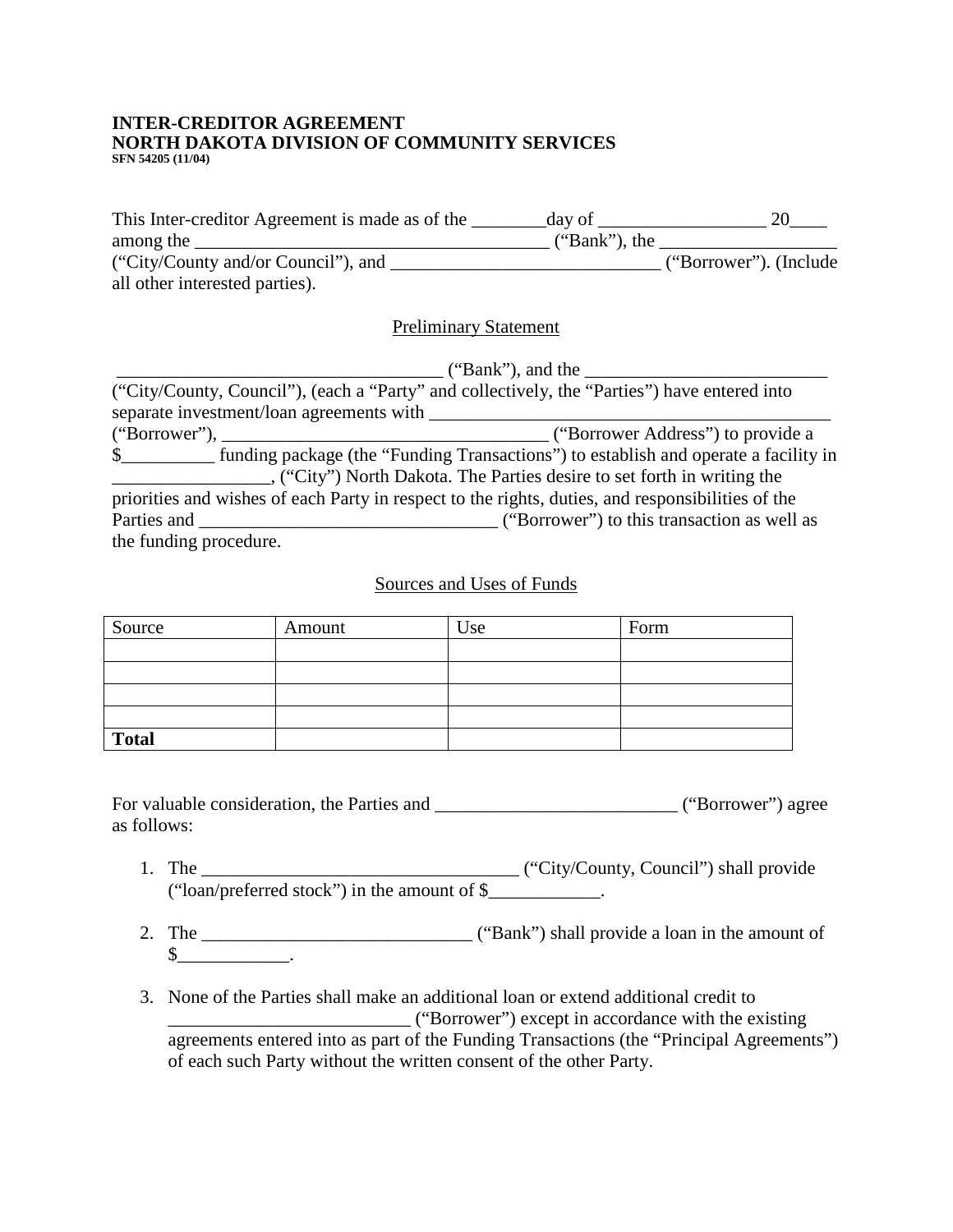- 4. If \_\_\_\_\_\_\_\_\_\_\_\_\_\_\_\_\_\_\_\_\_\_\_\_\_\_ ("Borrower") should default under its agreement with either of the Parties, the Party shall promptly notify the other Parties of the nature and extent of the default.
- 5. If either of the Parties shall take or accept collateral for ("Borrower") obligation to it, other than that shown on the Principal Agreements referred to above, the Party receiving the collateral shall promptly notify the other Parties of receipt of such collateral.
- 6. None of the Parties shall accept any payment from \_\_\_\_\_\_\_\_\_\_\_\_\_\_\_\_\_\_\_\_\_\_\_\_\_\_\_ ("Borrower") except such payment as is required by the existing Principal Agreements without the consent of the other Parties.
- 7. If any Party shall cancel, curtail, change or limit its Principal Agreement with \_\_\_\_\_\_\_\_\_\_\_\_\_\_\_\_\_\_\_\_\_\_\_\_\_\_\_\_\_\_\_\_ ("Borrower"), such Party will promptly notify the other Parties.
- 8. Each Party shall promptly provide to the other Party a copy of its Principal Agreement.
- 9. In the event of bankruptcy, receivership, or insolvency, the claims filed by any of the Parties to this Agreement shall have the priority expressed in the Preliminary Statement to this agreement.
- 10. In the event of default the Parties agree to make a reasonable attempt to work together on collection efforts to minimize potential loss to the Parties.

# Funding Procedures and Conditions

As part of the financing package, each Party was provided three years of monthly income and expense assumptions for the proposed \_\_\_\_\_\_\_\_\_\_\_\_\_\_\_\_\_\_\_\_\_\_\_\_("City/County, Council") facility to be operated by \_\_\_\_\_\_\_\_\_\_\_\_\_\_\_\_\_\_\_\_\_\_\_\_\_\_ ("Borrower").

It is proposed that funding will take place based on needs outlined in the pro forma cash flows provided to the Parties and attached to this Agreement along with evidence that the jobs are in place as proposed. It is understood that projections are based on assumptions and that they may be different from the actual results and that the Parties will allow up to a 10% variance from the projected pre-tax net income.

Initial funding (first draw) of the project will take place upon close. Thereafter, funding will be based on \_\_\_\_\_\_\_ FTE jobs created upon the (second draw), \_\_\_\_\_\_ additional FTE jobs created (Total of\_\_\_\_\_\_\_\_ jobs) prior to (third draw), and maintaining a total of \_\_\_\_\_\_\_\_ jobs upon (final draw) after \_\_\_\_\_\_\_\_months of operation.

It is understood that \_\_\_\_\_\_\_\_\_\_\_\_\_\_\_\_\_\_\_\_\_\_\_\_\_\_ ("Borrower") will provide to the Parties internally prepared financial statements and employment reports monthly. Financial and employment reports must be received prior to the funding request for that period.

The funding schedule is attached.